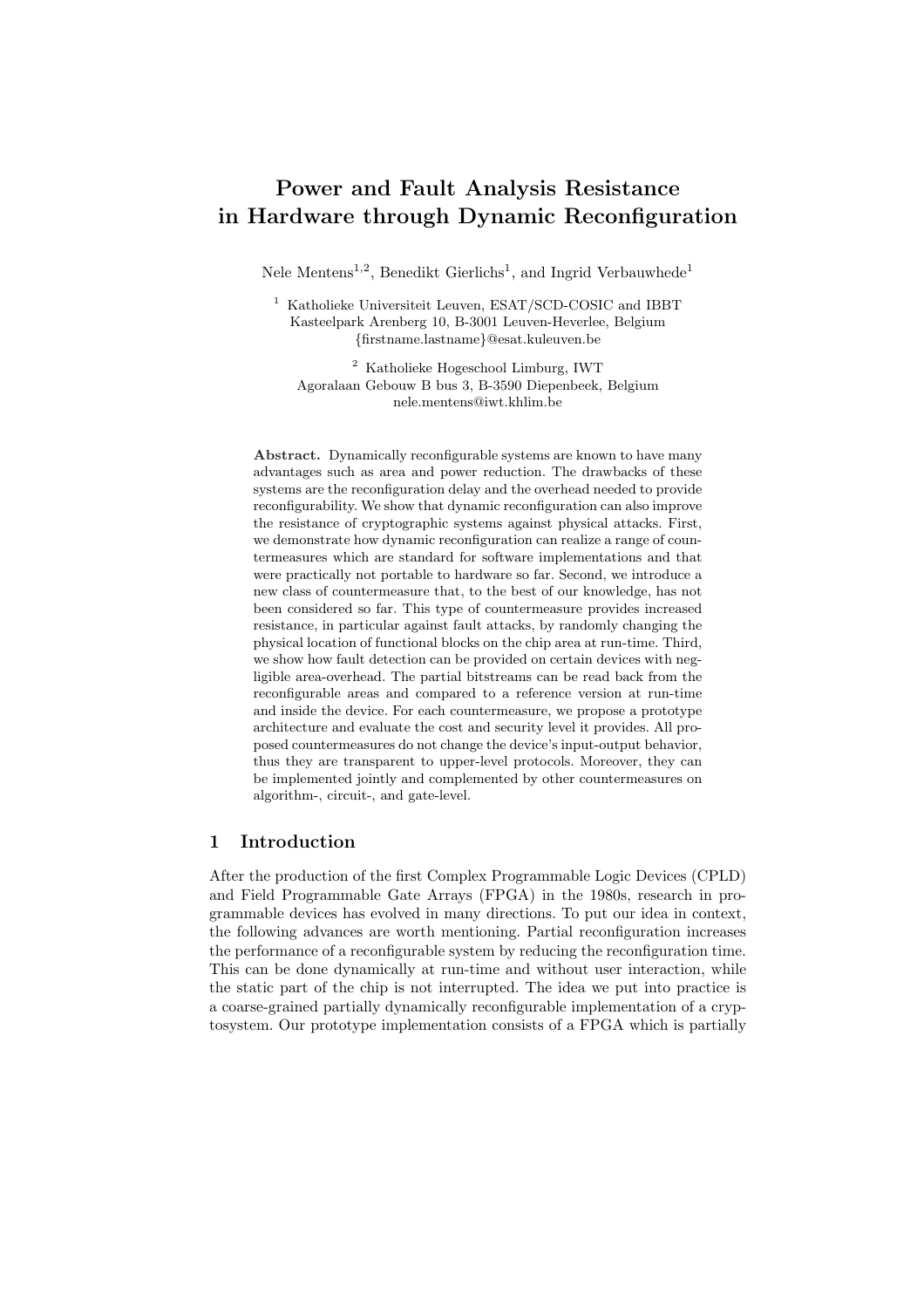reconfigured at run-time to provide countermeasures against physical attacks. The static part is only configured upon system reset.

Some advantages of dynamic reconfiguration for cryptosystems have been explored before. In such systems, the main goal of dynamic reconfigurability is to use the available hardware resources in an optimal way. This is the first work that considers to use a coarse-grained partially dynamically reconfigurable architecture in cryptosystems to prevent physical attacks by introducing temporal and/or spatial jitter. Note that the proposed countermeasures do not represent an all embracing security solution and should be complemented by other countermeasures.

The first experimental results of power analysis attacks on FPGAs were given by Ors *et al.* [20]. Standaert *et al.* examined the effect of pipelining and unrolling techniques on the power consumption of FPGAs [23]. Power analysis countermeasures based on the random pre-loading of pipelining registers are evaluated in [22]. Successful fault injection on FPGAs is reported by Maingot et al. in [16]. The concept of spatial jitter for hardware implementations has been addressed in [2] and [8], where architectures are proposed that consist of several identical elementary cells. An algorithm's suboperations are randomly mapped on these cells. In our solution, the suboperations are always performed in the same functional blocks, but these blocks are randomly relocated.

This paper is organized as follows: Section 2 gives an overview of the physical attacks and countermeasures relevant for this work. Section 3 describes the initial assumptions and the setup. Sections 4, 5, and 6 introduce the countermeasures temporal jitter, combination of spatial and temporal jitter, and fault detection for partially dynamically reconfigurable systems. Finally, Sect. 7 concludes the paper.

# 2 Physical attacks and countermeasures

Differential Side Channel Attacks (DSCA), as introduced by Kocher et al. [14], are passive attacks. They exploit the fact that there exists a relation between the bit-flips in an electronic cryptographic device and its instantaneous power dissipation. Since the bit-flips in the device depend on the values it is processing, and since these data depend on a secret, e.g. a cryptographic key, there exists a link between the secret and the power dissipation. First, an adversary observes the target device's power dissipation during the encryption of several messages X. She targets an intermediate result  $f_{k_c}(X)$  of the cryptographic computation that depends on the known and varying data  $X$  and a (small) part of the secret key  $k_c$ . At the time instant  $t_c$  when this particular value is computed, there exists a significant correlation between the intermediate values  $f_{k_c}(X)$  and the observed power dissipation  $O(t_c)$ . Since, in general, both  $t_c$  and  $k_c$  are unknown, the adversary performs an exhaustive search over all time instants  $t$  and key hypotheses k. For this search, she computes the values of  $f_{k}(X)$  based on a key guess  $k'$  and applies a power consumption model to derive hypothetical power consumption values  $h(\cdot)$ . Then, she applies a statistical test to measure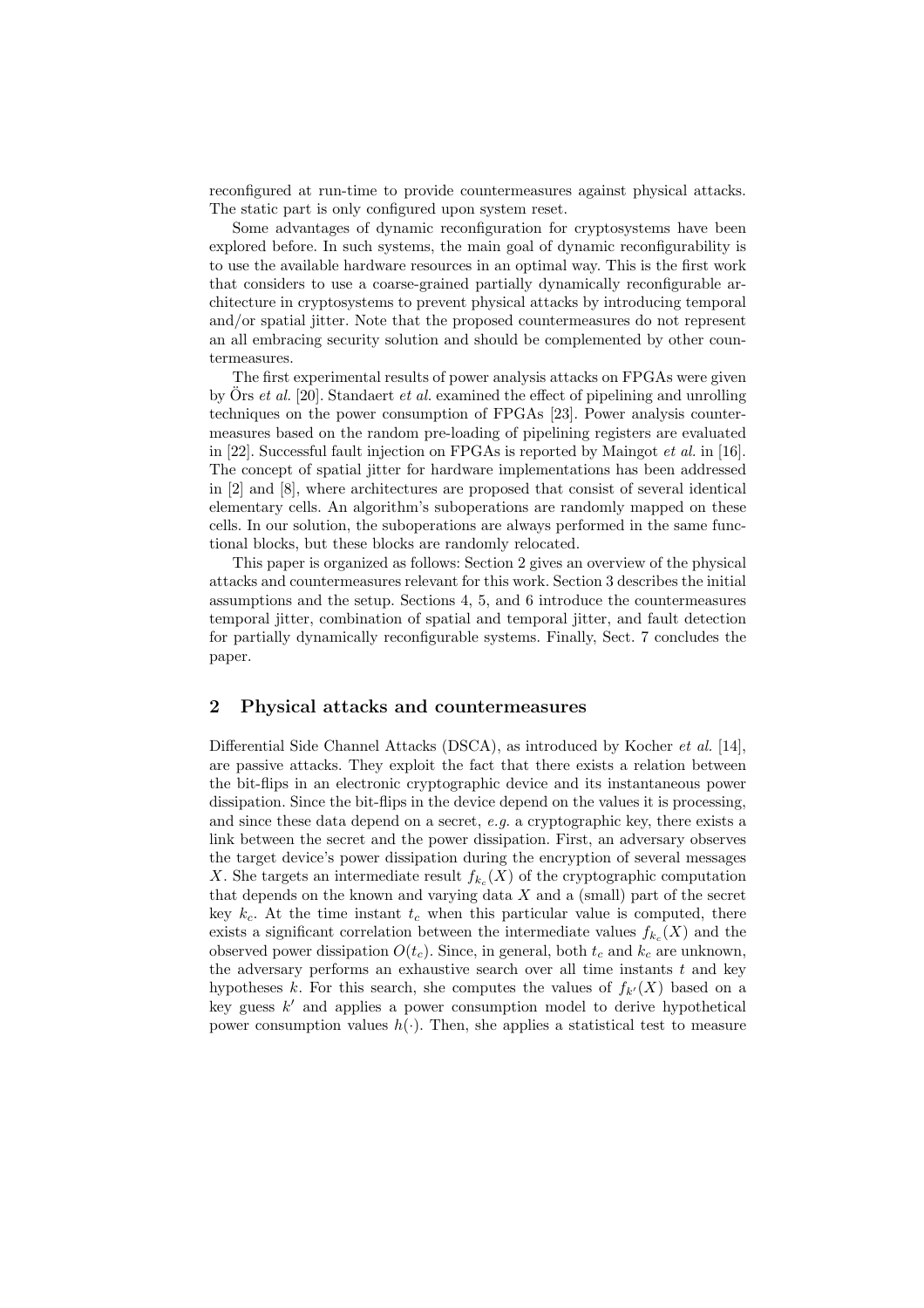the correlation between the predicted and the observed power dissipation at all instants  $t$ . For one combination of the parameters  $t$  and  $k'$ , the correlation will be significantly higher than for all others. This reveals not only the correct key  $k_c$  but also the time instant  $t_c$  when the targeted intermediate result is computed. We apply Correlation Power Analysis [7], predict the hypothetical power dissipation  $h(f_{k}(X), R)$  as the Hamming distance between  $f_{k}(X)$  and a reference state R, and use the Pearson correlation coefficient  $\rho(h(\cdot), O(t))$  as statistical test.

In practice, countermeasures aim at making an attack more difficult and ideally infeasible. In this context infeasible means to raise the cost of an attack beyond the gain due to a success. A metric for measuring the difficulty of an attack is the number of samples required. Although this is not an ideal metric (the number depends on too many factors which are difficult to rate) it is often applied in practice. Hence, DSCA countermeasures aim at increasing the number of required samples. There exist many approaches to achieve this goal. They can be categorized along the implementation axis (algorithm-, circuit-, and gatelevel) or according to their functionality (masking and hiding), see Table 1.

Table 1. Overview of Differential Side Channel Analysis Countermeasures

|         | Algorithm              | Circuit         | Gate                                 |  |
|---------|------------------------|-----------------|--------------------------------------|--|
| Masking | Algorithmic masking    |                 | Gate level masking                   |  |
|         | Random precharge       |                 | Noise Generators Dual-Rail Precharge |  |
| Hiding  | Dummy cycles           | Decoupled power | Logic                                |  |
|         | Random Order Execution | supply          | Current Mode Logic                   |  |

Reference [18] presents a coarse-grained architecture that uses reconfigurability to provide an algorithmic masking scheme. In this work we focus on power analysis countermeasures that aim at introducing temporal jitter into the sequence of operations, *i.e.* distributing the instant  $t_c$  over time for several observations. Such countermeasures are effective because the intermediate result  $f_{k_c}(X)$  is no longer computed at a fixed instance. It rather occurs at a set of different time instants  $\mathcal T$  with probability distribution  $\mathcal P$ . Examples of this type of countermeasure for software implementations are Random Process Interrupts (Dummy Cycles) [10], and Random Order Execution [24]. Reference [1] presents a "Smart Processor" that inserts random delays autonomously and code independent. For hardware implementations the only countermeasure of this category we are aware of are asynchronous circuits [6]. Note that they can introduce vulnerabilities to timing attacks, since the execution time of the implementation might depend on the processed data itself. Moreover, asynchronous circuits generally require a longer design time than synchronous circuits. While the software countermeasures are easy to implement and virtually platform independent, an asynchronous circuit needs to be designed from scratch and implemented carefully.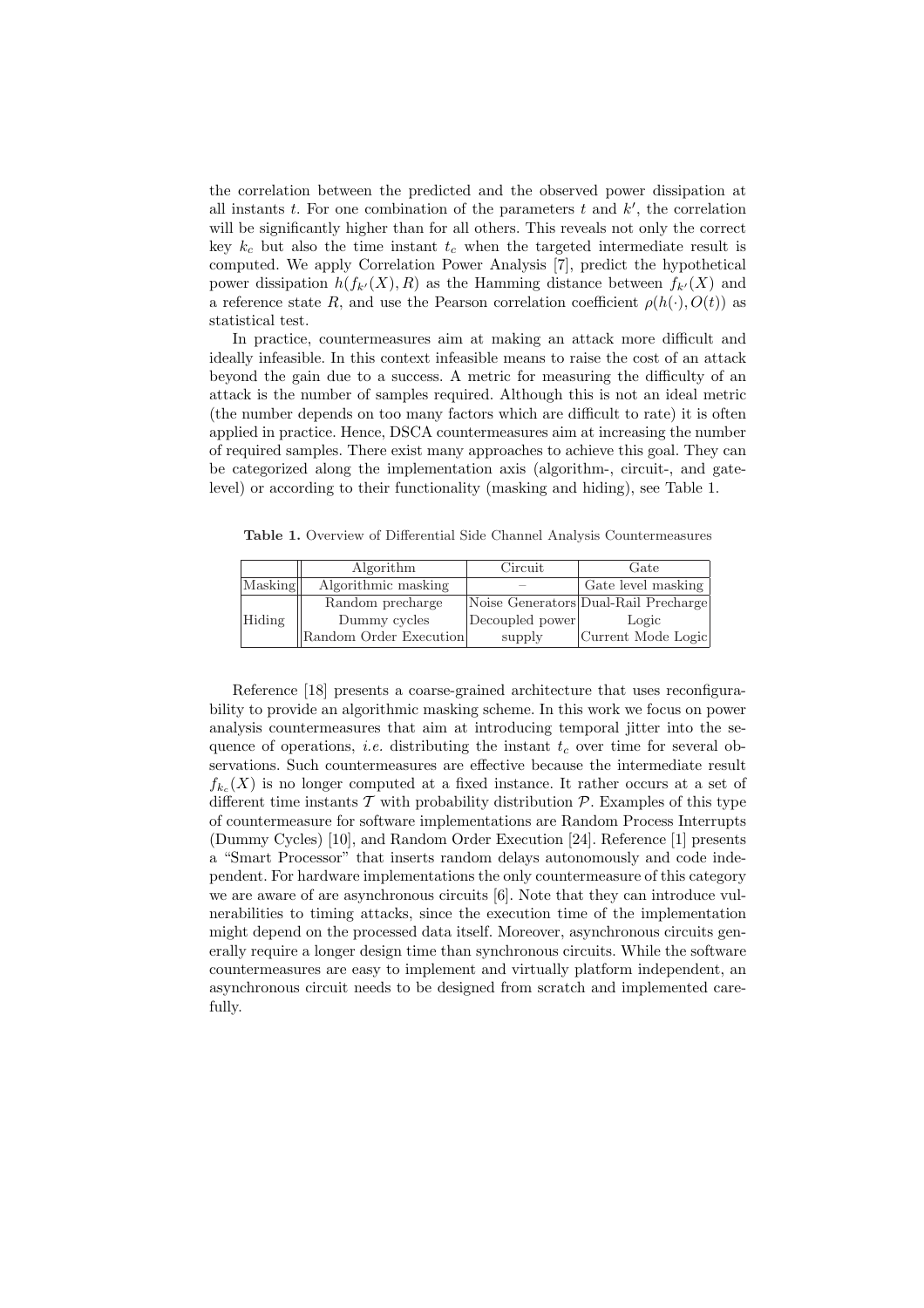Fault attacks are active attacks. In the broadest sense, they expose the target device to physical stress in order to provoke abnormal behavior. An additional information flow can be caused, if the cryptographic device returns erroneous cryptograms or a modified execution path is entered. The exploitation of faulty cryptograms may involve mathematical cryptanalysis. We distinguish between transient and permanent faults. A fault is transient if the device remains fully functional and the effect is of short duration  $(e.g.$  one clock cycle). A fault is permanent if its effect persists during the lifetime of the device. We also distinguish two classes of attacks. One class is composed of attacks that require a single successful fault injection to achieve the goal as for example the Bellcore attack [5] against a RSA-CRT implementation. Attacks in the other class usually require many successfully injected faults to achieve their goal. As examples we mention Collision Fault Analysis (CFA) [12], Differential Fault Analysis (DFA) [3], and Ineffective Fault Analysis (IFA) [9, 4].

Fault analysis countermeasures can be divided in at least three categories. Countermeasures of the first kind do not aim at preventing fault injection and the fault's effect, but intend to make the exploitation of the fault difficult and ideally infeasible. These countermeasures aim, as in the context of DSCA, at distributing the instant  $t_c$  at which a given operation is executed over a time interval. The second kind of countermeasure aims at detecting a fault injection by, for instance, introducing redundancy and checking for errors. This can be done at the data level using a suitable code and at the software level by executing the algorithm twice and comparing the results. In hardware, one can also implement the circuit twice and run both executions in parallel, or implement the circuit in dual-rail logic with a dedicated error state. The third kind of countermeasure aims at detecting the fault injection attempt. Usually, dedicated sensors are integrated into the circuit and/or the chip package.

In this paper we introduce countermeasures of all aforementioned types for partially dynamically reconfigurable devices.

# 3 Setup and assumptions

### 3.1 Adversarial model

The adversary is a malicious user of the device under attack, though she can be the legitimate owner. She wants to extract confidential data, e.g. cryptographic keys. The adversary can perform all kinds of passive attacks, in particular power analysis.

With respect to fault analysis, we apply the notions of the adversarial model introduced by Lemke-Rust and Paar in [15]. The adversary can also perform a range of active attacks, namely those categorized as semi-invasive. Summarizing this means, that the adversary can penetrate the device as much as to open the chip's package. Penetration of what is called the cryptographic boundary is not included. However, the adversary may use fault injection mechanisms that cross this line, e.g. photons.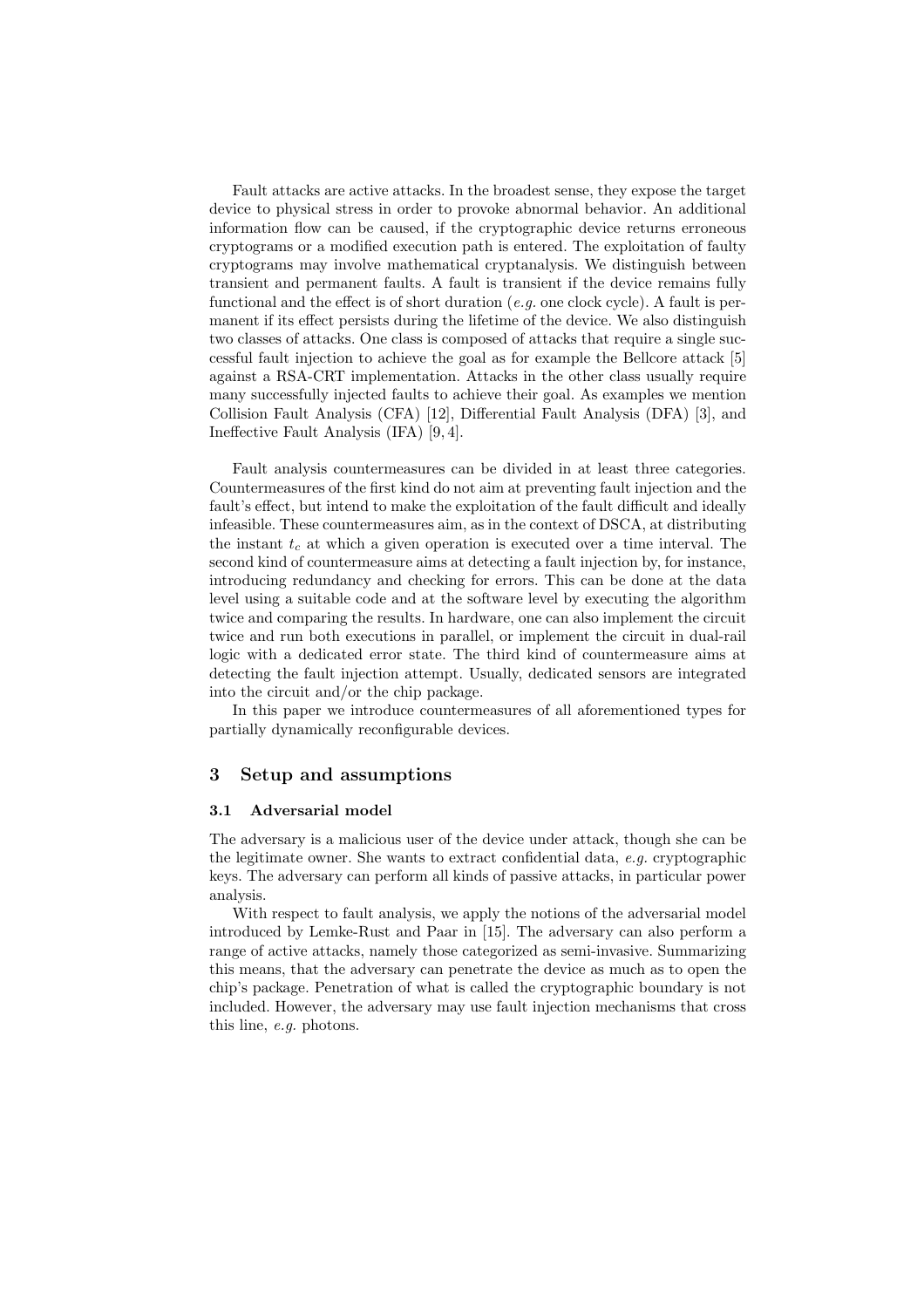An attack is successful, if enough key information is obtained to recover the entire key with or without further cryptanalysis. The adversary is able to inject at most  $q$  faults per second, where  $q$  is a small number. The adversary can use  $r$  fault injection setups in parallel where again  $r$  is a small number. Fault injection is a probabilistic process with success rate  $p$ . Complementary events with probability  $1-p$  have no or not the intented effect and cannot be exploited. In specific attack scenarios, unsuccessful fault injection can even turn an attack infeasible because the adversary can not distinguish a cryptogram where the fault effect is as desired from a cryptogram where the fault effect is different.

Faults can be injected by precisely timed modifications of the clock signal or the power supply (glitches), intense illumination with focused white light or a laser beam, intense electromagnetic fields, rapid changes of the temperature, etc. Note that we exclude precise and deterministic permanent modification of the chip, e.g. cutting and re-wiring using a focused ion beam, from the adversary's capabilities. That is, we do not consider invasive adversaries. For all fault injection techniques, we assume that a successfully injected fault has a random and non-predictable effect on the targeted volume in the device. Although this makes the adversary appear weaker than she might be, it allows a compact analysis of the security level of the proposed countermeasures. Further, it is without doubt the most general and realistic model. Considering more specific fault models, such as deterministic bit-set and bit-reset, is beyond the scope of this work. To evaluate the adversary's success probability, we use the following definitions from [15].

Spatial resolution: let dA denote the target area at depth  $z$  with depth  $dz$  so that  $dA \cdot dz$  is the target volume.  $\Delta A$  is the area and  $\Delta z$  is the depth affected by the fault. The probability to stimulate the correct area on the chip surface is given as  $p_{area} = 1$  if  $\Delta A \leq dA$ , and as  $p_{area} = dA/\Delta A$  else. Since the penetration depth depends on various technological factors and cannot be estimated for a general case, we conservatively assume that the fault injection process always penetrates to the right depth, *i.e.*  $p_{depth} = 1$ . Combining the probabilities for area and depth therefore leads to  $p_{volume} = p_{area}$ .

Temporal resolution: let dt denote the targeted time interval during which a fault must be injected in order to be successful. Let  $\Delta T$  denote the time resolution of the fault injection process. The probability to inject a fault at an instant where it leads to success is given as  $p_{time} = 1$ , if  $\Delta T \le dt$ , and as  $p_{time} = dt/\Delta T$  else.

The overall success probability is a function of (at least) these two probabilities. Thus in our case and given that they are independent  $p = p_{volume} \cdot p_{time}$ .

#### 3.2 Reference architecture and system overview

To explain our countermeasures, we assume that the cryptographic algorithm to be implemented is a repetitive instruction that consists of a number of subfunctions. This is a realistic assumption for both symmetric and public key cryptosystems. Figure 1 shows the general architecture (bottom right) and floorplan (top right), respectively, consisting of  $n$  blocks each representing a subfunction.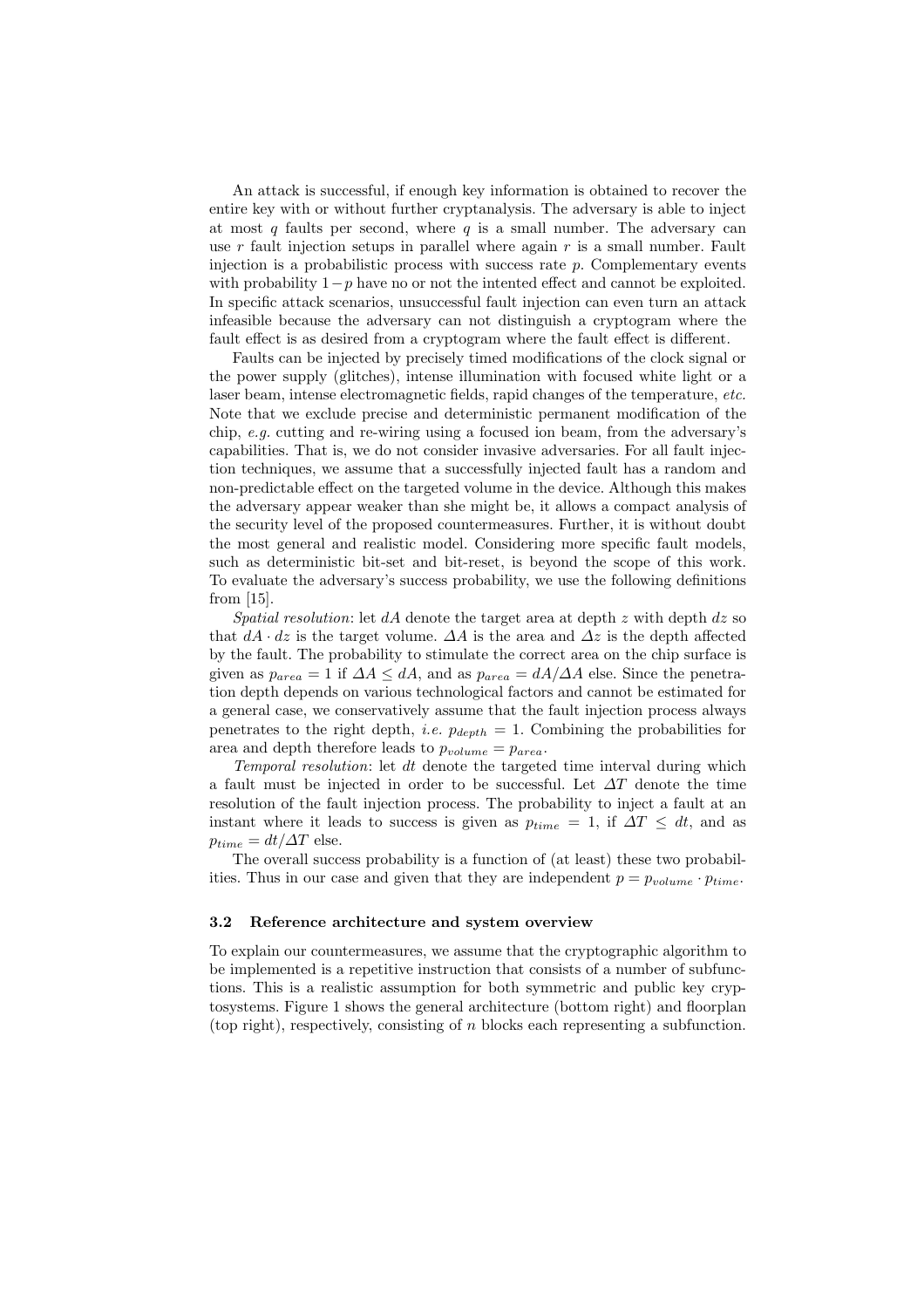

These n blocks are executed a number of times and the intermediate result is saved in a register.

Fig. 1. General architecture and floorplan for the implementation of a repetitive algorithm consisting of n subfunctions (right) and reference architecture for our AES-128 prototype implementation (left).

Moreover, we propose prototype implementations of AES with a 128-bit key [19]. The architecture of the fully parallel reference design of AES is depicted in Fig. 1 (left), where ARK, SB, SR and MC denote the subfunctions AddRound-Key, SubstituteBytes, ShiftRows and MixColumns, respectively. AES-128 consists of 10 rounds, where the round results are stored in an intermediate register. The roundkeys are computed on-the-fly using the KeyExpansion (KE) function and stored in the roundkey register. The intermediate register, the roundkey register, the multiplexors and the output buffer are controlled by the Finite State Machine (FSM) in combination with the round counter (CTR).

Our reference and prototype architectures are implemented on a Virtex-II Pro FPGA of Xilinx. In order to provide self-reconfiguration, an Internal Configuration Access Port (ICAP) [25] is added to the design. Figure 2 shows how a softcore MicroBlaze  $(\mu B)$  processor is connected to the partially reconfigurable AES coprocessor, the True Random Number Generator (TRNG) and the ICAP through the On-chip Peripheral Bus (OPB). The connection of the processor to the data and instruction memory (block RAM or BRAM) is realized over the Local Memory Bus (LMB). Since this paper only focuses on the security of the AES coprocessor, the bitstreams for our prototype implementations are stored in an external flash memory. More secure solutions include storing the bitstreams in the internal block RAM, although this has a limited capacity, or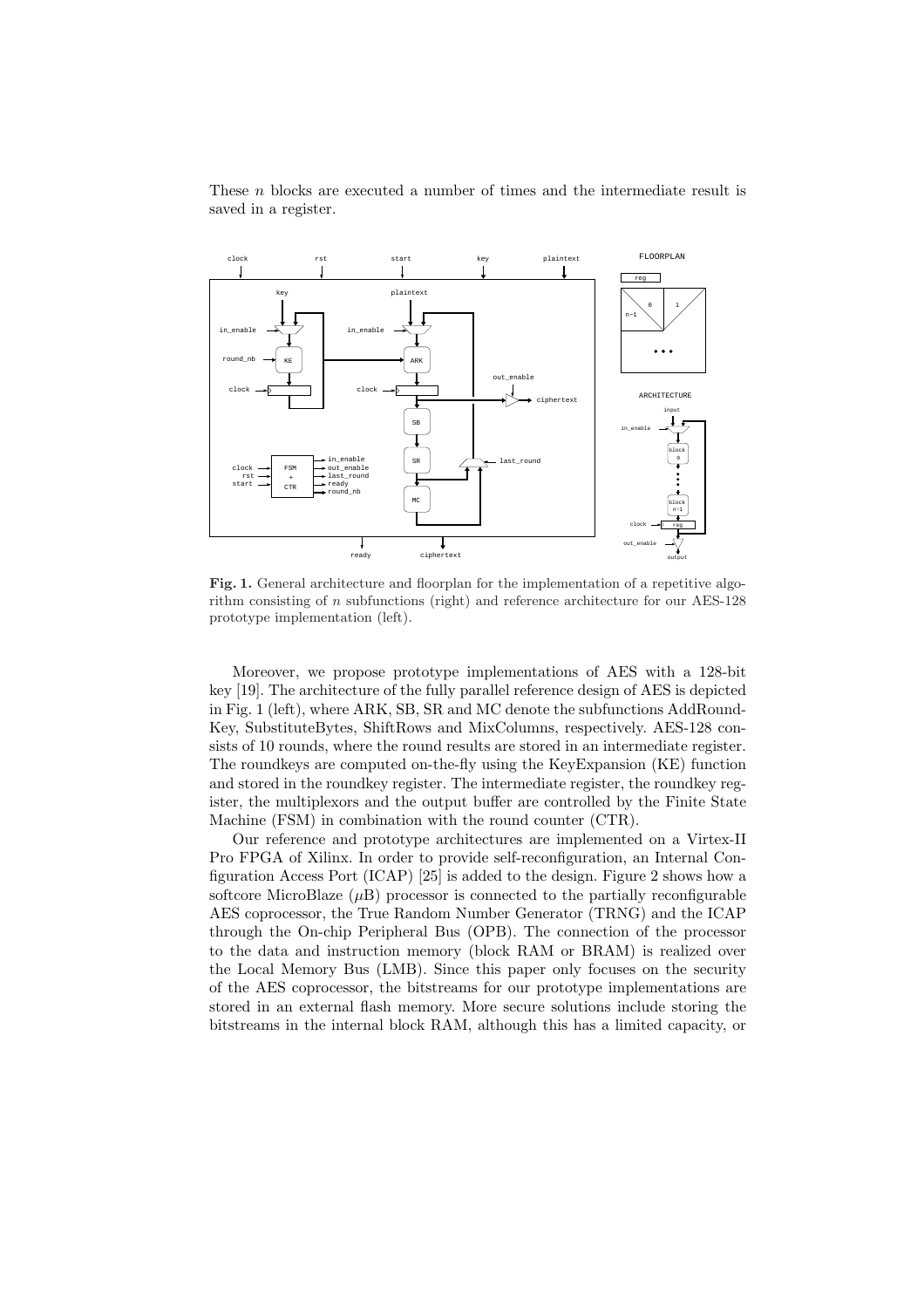using secure external flash memory, as for example described by Handschuh and Trichina in [11].



Fig. 2. Architectural view of the reconfigurable system.

# 4 Temporal jitter

As stated above, many attacks against physical implementations of cryptographic algorithms require that the timing of the executed operations is aligned for multiple executions. Since software countermeasures are flexible to apply and provide a high level of protection at the same time, we dedicate this section to the application of these well studied techniques to hardware implementations.

#### 4.1 Description of a generic architecture

To port the idea of temporal jitter to hardware implementations, many registers could be foreseen in combination with multiplexors deciding whether to bypass a register or not. Because this would create a large overhead in resources, this option is highly impractical. We propose an architecture with a dynamically reconfigurable switch matrix to avoid such a problem. The matrix determines the position of one or more registers in between functional blocks. Since a register causes a delay of one clock cycle, randomly positioning registers in between subfunctions de-synchronizes the observations. Our architecture is shown in Fig. 3. It is an improvement of the reference architecture shown in Fig. 1 in Sect. 3.2.

The number of possible configurations depends on the number  $m$  of registers and the number  $n$  of blocks. The value  $n$  depends on the number of reasonable subfunctions in the algorithm, which may depend on the width of the data-path. The number of options increases if we allow cascaded registers in between functional blocks. This is shown in the third option for the switch matrix in Fig. 3. Note, however, that if we allow cascaded registers, there exist several configuration options that lead to identical sequences of combinatorial and sequential logic. Concerning this matter and allowing up to  $m$  cascaded registers, the number c of *distinct* configurations is  $\binom{n+m-1}{m}$ ;<br>∖ , i.e. the number of combinations of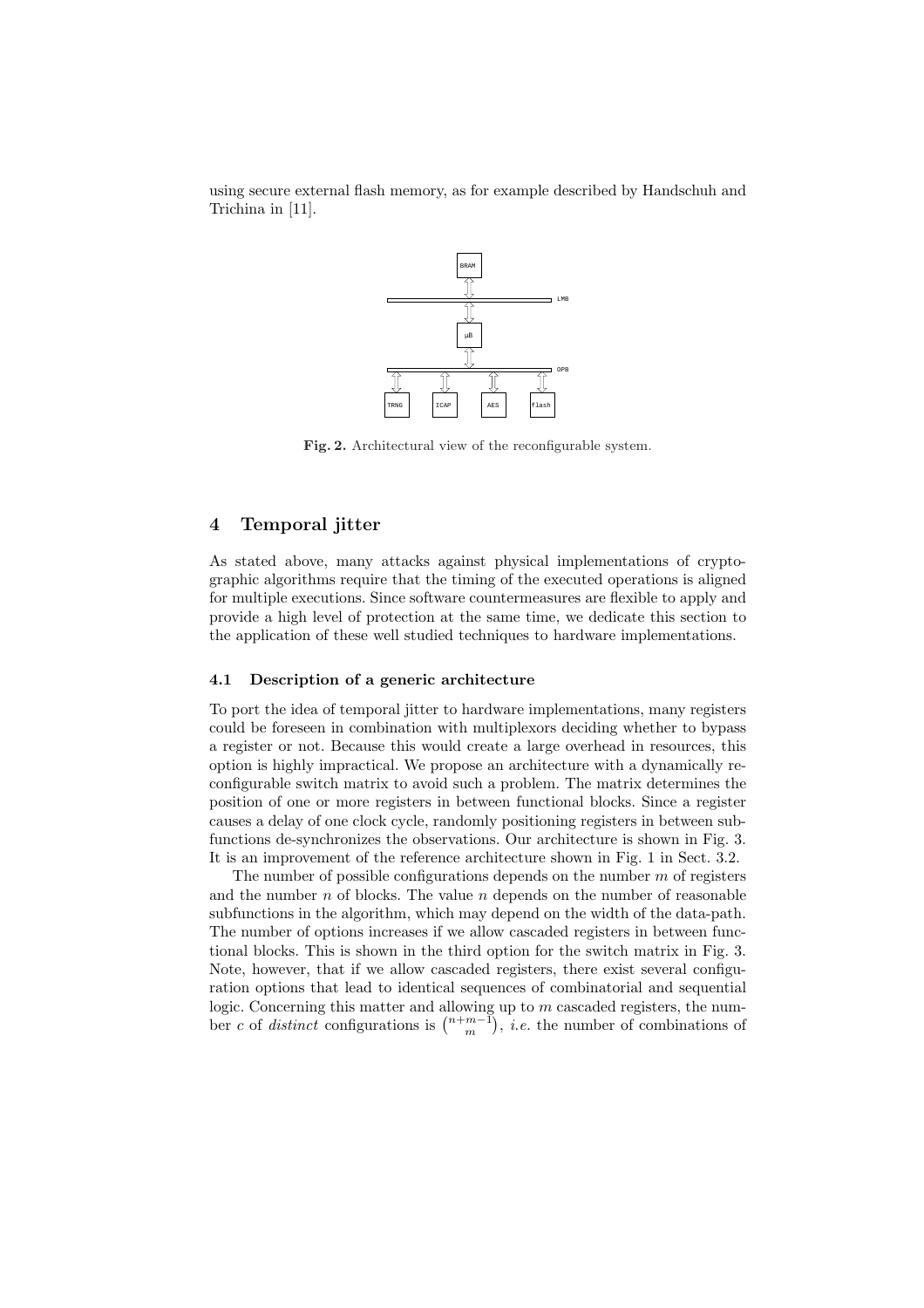

Fig. 3. Modified architecture for improved side channel analysis attack resistance.

 $m$  elements out of  $n$ , where the order does not matter and repetition is allowed. The probability to observe the same configuration twice is  $1/c$ . However, the number of possible configurations determines the size of the memory needed to store the configuration data and is therefore bounded. Further, an increasing number of intermediate registers increases the number of cycles needed for one encryption. The number of registers, however, does not affect the maximal clock frequency, because we allow more than one register to be cascaded. In general, the number of options for the temporal shift is determined by the number  $m$  of registers and the number  $n$  of blocks, and is bounded above by  $c$ .

As illustrated in Fig. 3, a True Random Number Generator (TRNG) is used to select the next configuration of the switch matrix. It is important to note that the security of the architecture depends on strength of the TRNG and its resistance against fault and power analysis attacks. In this paper, we assume that the TRNG provides strong random numbers and withstands all adversaries covered by our model.

#### 4.2 Example for AES-128 encryption

In the fully parallel implementation of AES-128 in Fig. 1, four obvious subfunctions can be distinguished: AddRoundKey (ARK), SubstituteBytes (SB), ShiftRows (SR), and MixColumns (MC). We implemented a prototype based on the generic architecture proposed in the previous section where  $n = 4$  and  $m = 2$ . The prototype and some options for the reconfiguration matrix are shown in Fig. 4. In this particular case and if we allow up to m cascaded registers in between functional blocks, the number of distinct configurations is  $c =$  $\frac{4+2-1}{2}$  $\frac{1}{\sqrt{2}}$  $= 10.$ 

The performance results of our implementation are compared to a static design in Table 2. The static design contains one register after each AES round, while the partially reconfigurable design contains  $m = 2$  registers. The reconfig-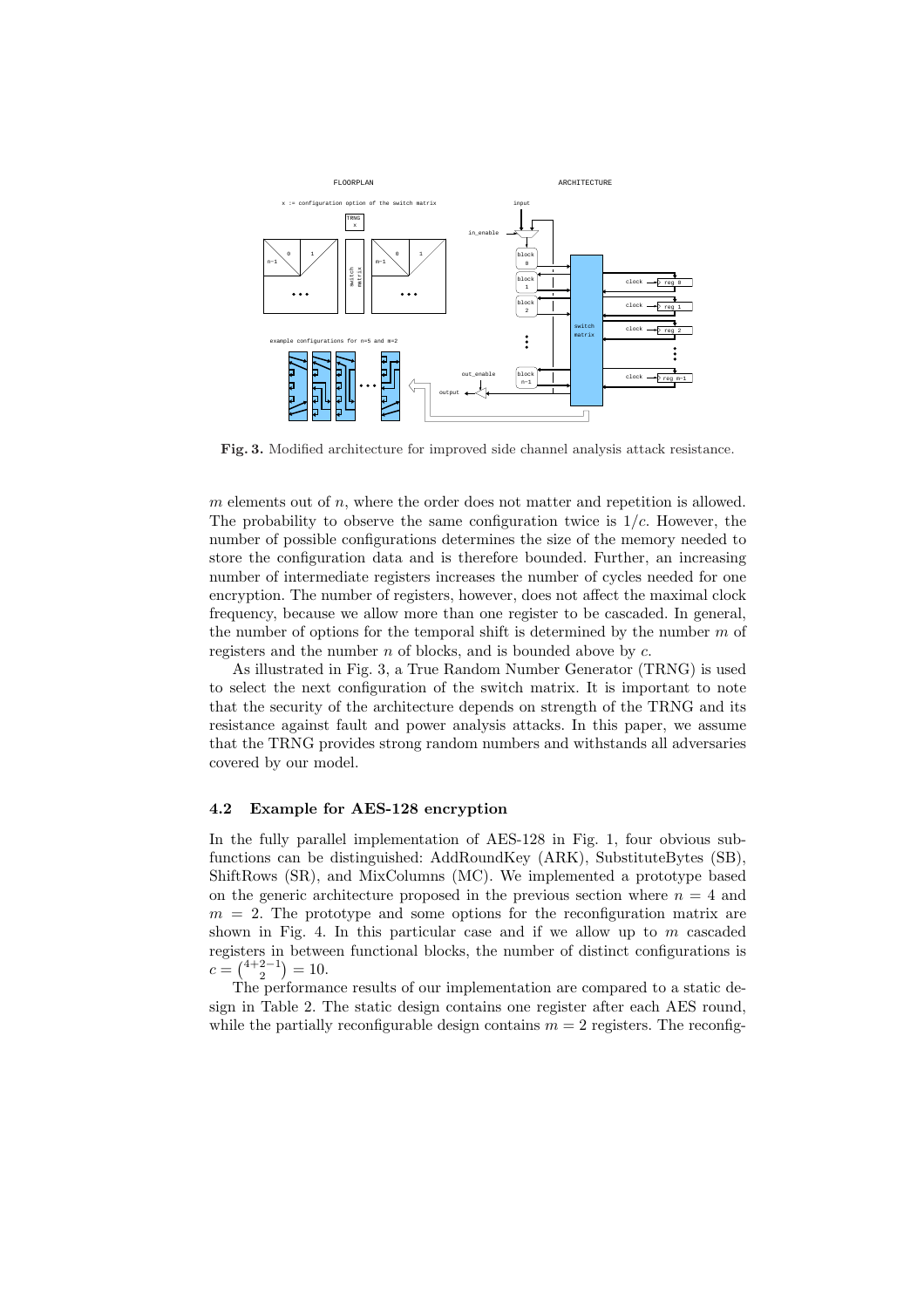Table 2. Implementation results for the static design (one register) and the prototype dynamic design (two registers) on a Virtex-II Pro FPGA.

|                                          | occupied              | $\max$ . clock through- reconf. reconf. $\#$ conf. |          |    |                        |  |
|------------------------------------------|-----------------------|----------------------------------------------------|----------|----|------------------------|--|
|                                          | area                  | frequency                                          | put      |    | time data size options |  |
|                                          | $(\# \text{ slices})$ | (MHz)                                              | (Mbit/s) | ms | $k$ B)                 |  |
| Static design                            | 685(5%)               | 111                                                | 10       |    |                        |  |
| Prototype:                               | 3251(23%)             | 33                                                 | $1.5\,$  | 3  | 91                     |  |
| $ static/dynamic 1547(11\%)/1704(12\%) $ |                       |                                                    |          |    |                        |  |

uration time of the switch matrix is approximately 3 ms. However, technological improvements reduce this number by a factor of at least 10. We also observed a decrease of the maximal clock frequency by a factor of more than 3. This is due to the communication between the static and the dynamic part of the design. The static part of the prototype design is larger than the fully static design. This is because of the extra 128-bit register and because of the logic that is needed for the communication over the boundaries between the static and the dynamic part of the design.



Fig. 4. Modified AES architecture for improved side channel analysis attack resistance.

#### 4.3 Can the countermeasure be circumvented?

An obvious approach to circumvent the countermeasure is to distinguish the different active configurations. If that is possible, an adversary can entirely undo the effect of the countermeasure by using only an appropriate subset of the observations that represent a single configuration. Therefore we examine, whether such a distinction is feasible using Timing Analysis (TA) [13] and Simple Power Analysis (SPA) [14].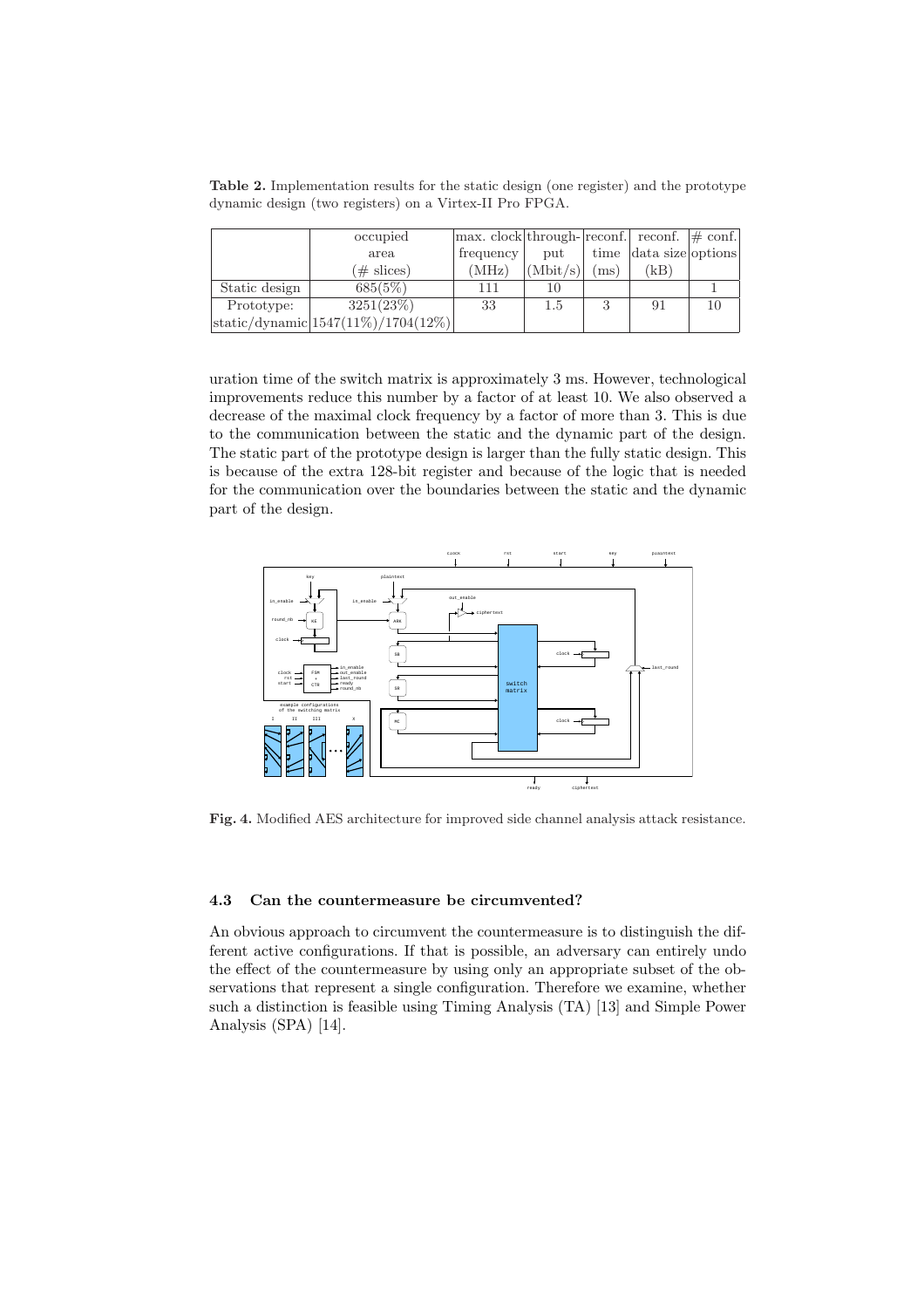The overall encryption time is constant and does therefore not reveal information about the circuit's internal configuration. The execution time is equal to 11 · *m* cycles, where  $m \ge 1$  is the number of intermediate registers.

Figure 5 shows power traces obtained from the prototype implementation while performing AES encryption in 2 out of 10 possible configurations. The two intermediate registers are pre-loaded with random data before the encryption starts. In this way, an attacker cannot deduce the position of the registers from the height of the first two peaks. This technique is similar to randomly pre-loading registers in a pipeline, as described in [22]. The plots support our claim that all implementations execute the algorithm in the same constant time. Additionally one can see that both plots look very similar, though not exactly the same. The slight differences are due to the pre-loading with random data and they are not configuration dependent features. These observations hold for all 10 possible configurations. Hence the power traces do not allow the distinction of the circuit's internal configuration. However, both TA and SPA allow an adversary to find out the number  $m$  of registers, which was fixed at design time.



Fig. 5. Power traces of AES encryption in 2 configurations, with  $n = 4$ ,  $m = 2$  and a clock frequency of 1 MHz.

Another approach to circumvent the countermeasure could consist of analyzing the circuit during dynamic reconfiguration. If an adversary can distinguish the different configurations, an attack as outlined above is feasible. We examine whether TA or SPA of the reconfiguration process might leak information about the circuit's current or next configuration. The spatial size of the reconfigurable area is constant and so is the size of the different bitstreams. Therefore, the timing of the entire reconfiguration process is constant and TA cannot reveal the circuit's current or next configuration. Similarly, the power consumption during reconfiguration does not show obvious configuration dependent features.

Without having exhausted all possibilities of TA and SPA, we assume that more elaborate analysis of both, the reconfiguration process and the actual encryption, does not allow to distinguish the configurations with a significant rate of success.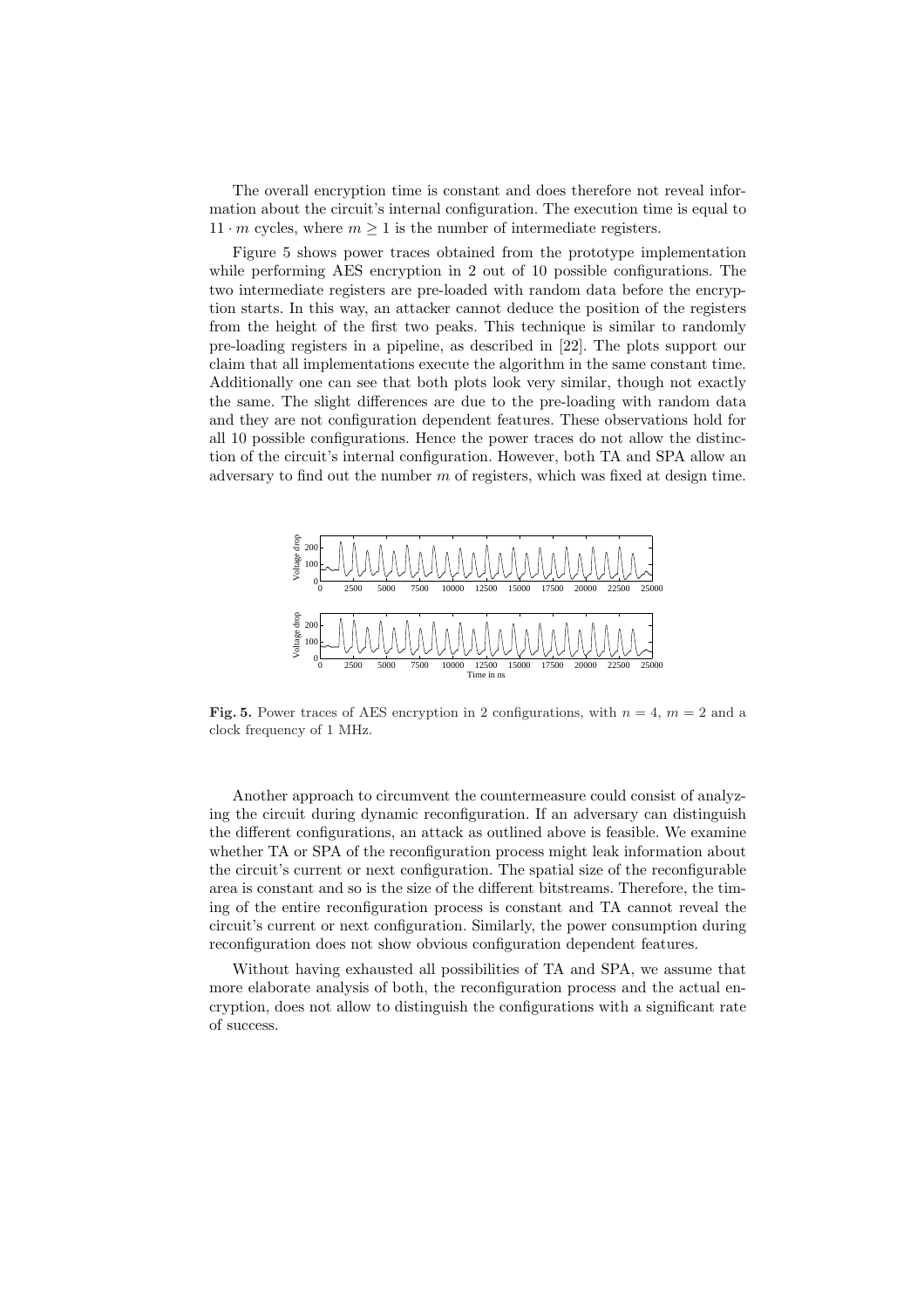#### 4.4 Resistance against DSCA

In this section we evaluate the level of protection that our countermeasure provides against DSCA. Recall that (standard) DSCA requires intermediate results to be synchronized in the time domain and that our countermeasure introduces time jitter.

In [17], Mangard studies the effectiveness of temporal de-synchronization as a DSCA countermeasure. He derives that, in the case of insertion of random delays,  $t_c$  is binomially distributed over time. Our proposal has the same effect. Note that he implicitly assumes that  $t_c$  occurs at each  $t \in \mathcal{T}$  equally likely, which is the most obvious choice. He derives a formula which allows to easily estimate the maximum correlation coefficient  $\rho_{max}$  as seen by an adversary. Taking his further simplifying steps into account and adapting to our notation, the equation becomes

$$
\rho_{max} = \frac{\rho(h(f_{k_c}(X), R), O(t_c))}{\sqrt{1 + \frac{1}{SNR}}} \cdot \hat{p} = \rho' \cdot \hat{p}
$$
\n(1)

where  $\rho(h(f_{k_c}(X), R), O(t_c))$  is the correlation coefficient achieved for the correct key hypothesis  $k_c$  at the correct time instant  $t_c$  at an unprotected implementation and SNR is the signal to noise ratio.  $\hat{p}$  is the the maximum probability in  $\mathcal{P}$  and indicates the time instant  $\hat{t}_c \in \mathcal{T}$  at which the targeted intermediate result occurs most likely. It is further possible to estimate the number  $S$  of samples required to break the protected implementation based on  $\rho_{max}$  and a quantile  $Z_{\alpha}$ :

$$
S = 3 + 8 \left( \frac{Z_{\alpha}}{\ln(\frac{1+\rho_{max}}{1-\rho_{max}})} \right) = 3 + 8 \left( \frac{Z_{\alpha}}{\ln(\frac{1+\rho'\cdot\hat{p}}{1-\rho'\cdot\hat{p}})} \right). \tag{2}
$$

The probability  $\alpha$  expresses the likelihood of an attack to be successful.

We evaluate our AES-128 prototype implementation w.r.t. these figures. When an attacker focuses on the storage of an intermediate result in a register, the first round is hard to attack, since all intermediate registers are pre-loaded with random values. Attacking the second round is difficult because of the diffusion property of AES. Therefore, we evaluate the effectiveness of our countermeasure under the assumption that an attacker analyzes the power consumption of the combinatorial logic. In our prototype design, the number of options for the temporal shift depends on which functional block is analyzed. Since SB is a common choice, we evaluate the number of options for the temporal shift of the computation of SB. We take into account that SB and SR can be swapped, which doubles the number of distinct configuration options and leads to  $c = 20$ . However, since  $t_c$  only depends on the number of registers preceding SB and the position of the last register, some configurations lead to the same temporal shift. In fact, there are 8 options with probabilities between  $1/20$  and  $6/20$ , thus  $\hat{p} = 6/20$ . Under the conservative assumption of  $\rho' = 1$ ,  $\rho_{max}$  decreases to  $6/20$  and S, the amount of measurements required to break the implementation, increases by a factor of more than 3 for  $Z_{alpha} = 0.5$  (the median). This number is not impressive at first sight, but note that this countermeasure can be complemented with for example a masking scheme and that we assumed  $\rho' = 1$ .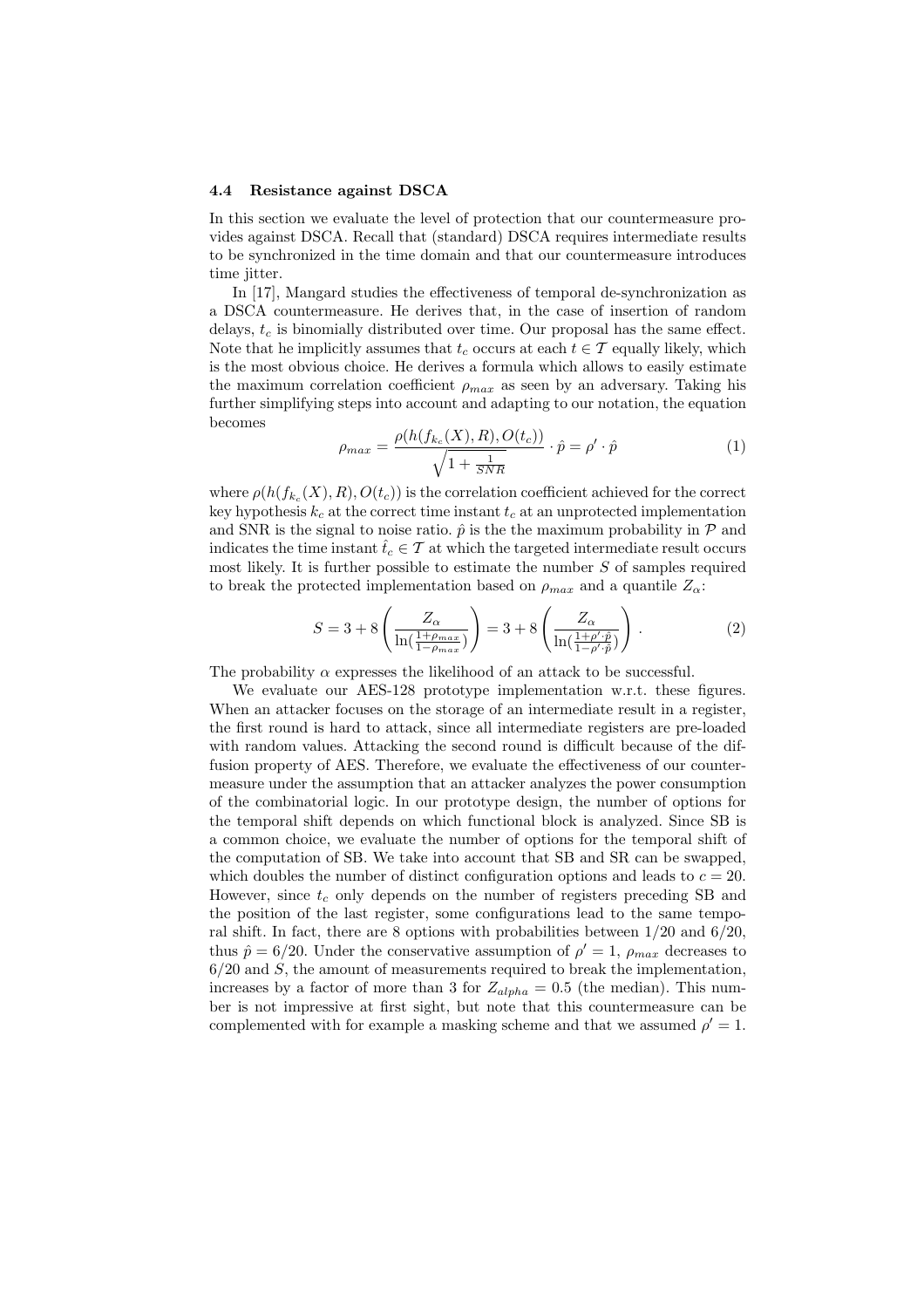In [10], Clavier et al. propose the Sliding Window DPA. Although this attack is smarter since it takes into account what is actually happening in the target device, it is also much more difficult to mount in practice. The basic idea is to jointly analyze several time instants where the target value might occur, therefore effectively reversing the process of de-synchronization. The attack consists of a usual DSCA attack and a postprocessing of the differential traces. Clavier et al. suggest to choose a suitable number of instants with a suitable distance between them to form a "comb". They suggest to slide the comb over each differential trace with a given offset and, at each position, to integrate the trace at all instants selected by the comb. As a result, one obtains the same number of integrated traces as differential traces. The integrated trace corresponding to the correct key guess does not show not a spike, but a clearly visible Gaussian 'peak'. They conclude that if the targeted intermediate result is spread over  $g$  consecutive cycles (a cycle is the smallest time unit for a software implementation) their attack requires  $q$  times more measurements. It remains, however, unclear how to choose the number of instants or their distance in practice, when one has little knowledge about the device and the implementation. For our prototype with two registers the spreading factor  $q$  is 8.

We also note that this countermeasure does not protect the functional blocks but rather the overall architecture.

#### 4.5 Resistance against Fault Analysis

Here we evaluate the level of protection against fault attacks provided by the time jitter countermeasure. Using the definitions introduced in Sect. 3.1, the probability of a successful fault injection is  $p = p_{volume} \cdot p_{time} = 6/20$ , since we assume  $p_{volume} = 1$ . However, it is not necessarily possible for the adversary to distinguish between a successful and a non-successful fault injection. This can have a major impact if the fault attack requires multiple successful fault injections and further mathematical cryptanalysis, which is sensitive to incorrect input data. DFA, for example, usually requires several successful fault injections and might sieve out the correct key if a non-successfully faulted cryptogram is amongst the input data. Therefore, the countermeasure is effective although  $p = 6/20$  is not that small in this example.

An adversary could also try to inject a fault that alters the circuit's behavior. The effect of a successfully injected fault on the switch matrix would only remain until the next dynamic reconfiguration of the matrix. Since the fault is transient, reconfiguration will bring the circuit back to its normal behavior. A successfully injected fault on any other functional block, on the other hand, remains until system reset. However, since we assume the random fault model and do not consider invasive adversaries it is highly unlikely that an adversary can modify the circuit's behavior in an exploitable way. Nevertheless, the functional blocks can be protected with complementary countermeasures.

We want to mention here one specific attack, though out of the model, that can pose a great risk. Should it be possible to inject a fault that flips a random number of bits in the key register to either zero or one with high probability, an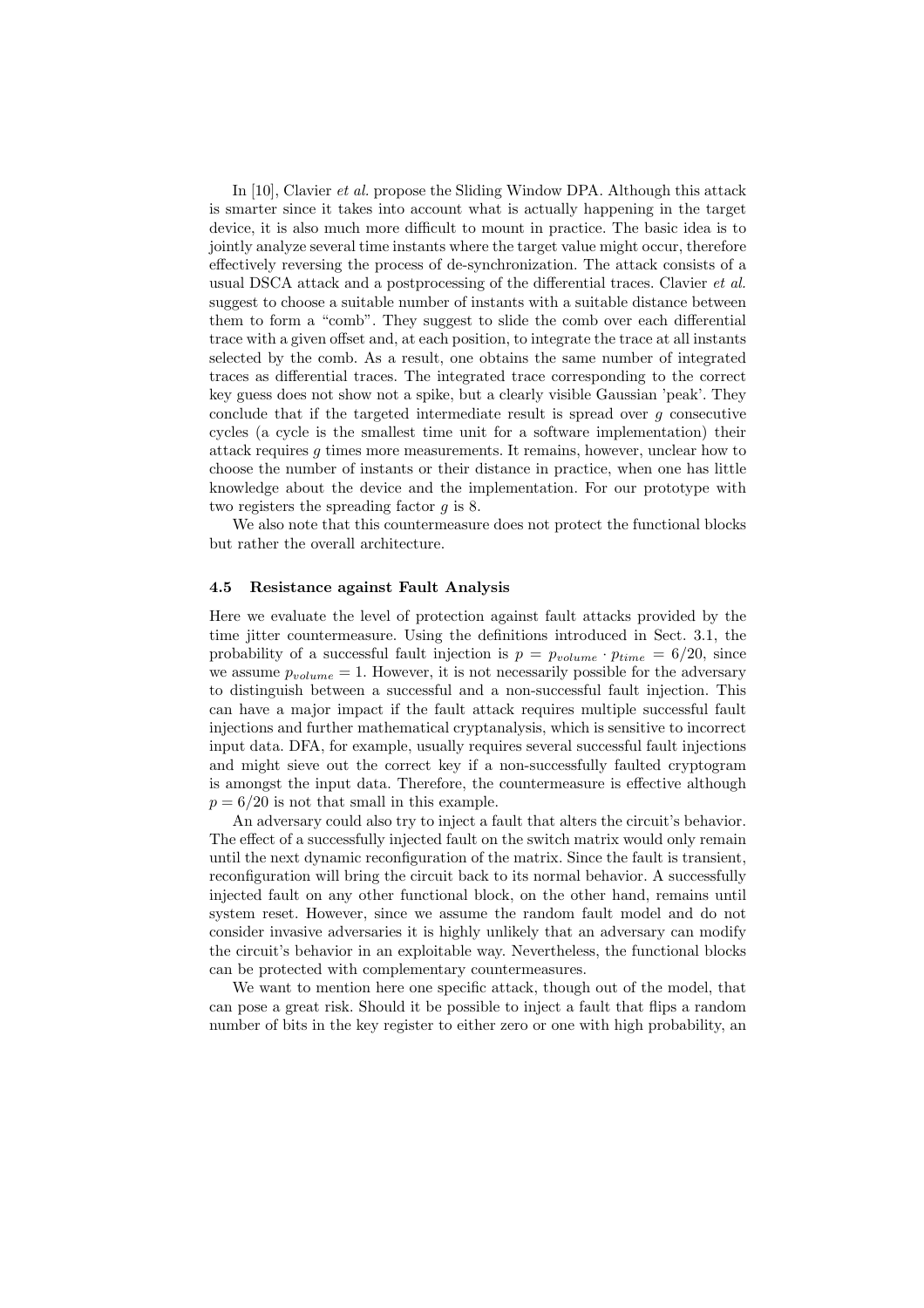attack as described in [3] can be carried out. Therefore a system designer might want to add further protection. For instance this can be done by duplicating the key register and comparing the contents to the original key register or applying the techniques described in the next section. These countermeasures can in general be applied to the static control part of the design.

# 5 Spatial and temporal jitter

In this section, we protect the cryptographic implementation using both temporal and spatial jitter. To achieve this, not only the moment in time when a value is stored or computed needs to be determined by dynamic reconfiguration, but also the position of the functional blocks. Therefore the time and place when/where a subfunction is executed in the resulting architecture is based on the reconfiguration option.

#### 5.1 Description of a generic architecture

In order to further improve the resistance of the implementation against fault analysis attacks, we propose a dynamically reconfigurable architecture in which the location of the subfunctions and intermediate registers is altered randomly based on the output of a TRNG. The general architecture of a system including this countermeasure is depicted in Fig. 6. For each functional block, both a registered and a non-registered variant can be inserted dynamically, depending on the output of the TRNG, causing temporal jitter as described in Sect. 4.1. Moreover, the position of the blocks can be altered depending on a second output of the TRNG, causing spatial jitter. In order to connect the output of the last subfunction in the algorithm to the output of the design, all blocks have an extra output, which is connected to an OR-gate that combines all these extra outputs. Only the last block sends a value to the output, while the other blocks provide the OR-gate with zeros.

Suppose that the order of execution of the subfunctions in the algorithm is fixed and equal to  $f_0, f_1, \ldots, f_{n-1}$ , where  $f_i$  is the function that is implemented in block  $i$ . Then the number of possible positions of the functional blocks is n. The probability of injecting a fault at a certain intended area on the chip surface, as denoted by  $p_{area}$  in Sect. 3.1, depends on the technology and the fault injection process. This countermeasure aims in particular at preventing local fault injection processes such as optical fault injection. We assume that the typical spatial focus in such an attack,  $e.q.$  the focus of a laser, is so small that the probability that a laser fault injection at the same  $(x,y)$  coordinates would still affect the same functional block after it has been relocated is negligible. Hence we have  $p_{area} = 1/n$ .

Suppose that each block can be followed by at most one register. Then the number of possible positions for the intermediate registers is  $n$ . The probability of injecting a fault at a certain intended moment in time, as denoted by  $p_{time}$ in Sect. 3.1, depends on the targeted subfunction and has a lower bound of  $1/(m+1)$ .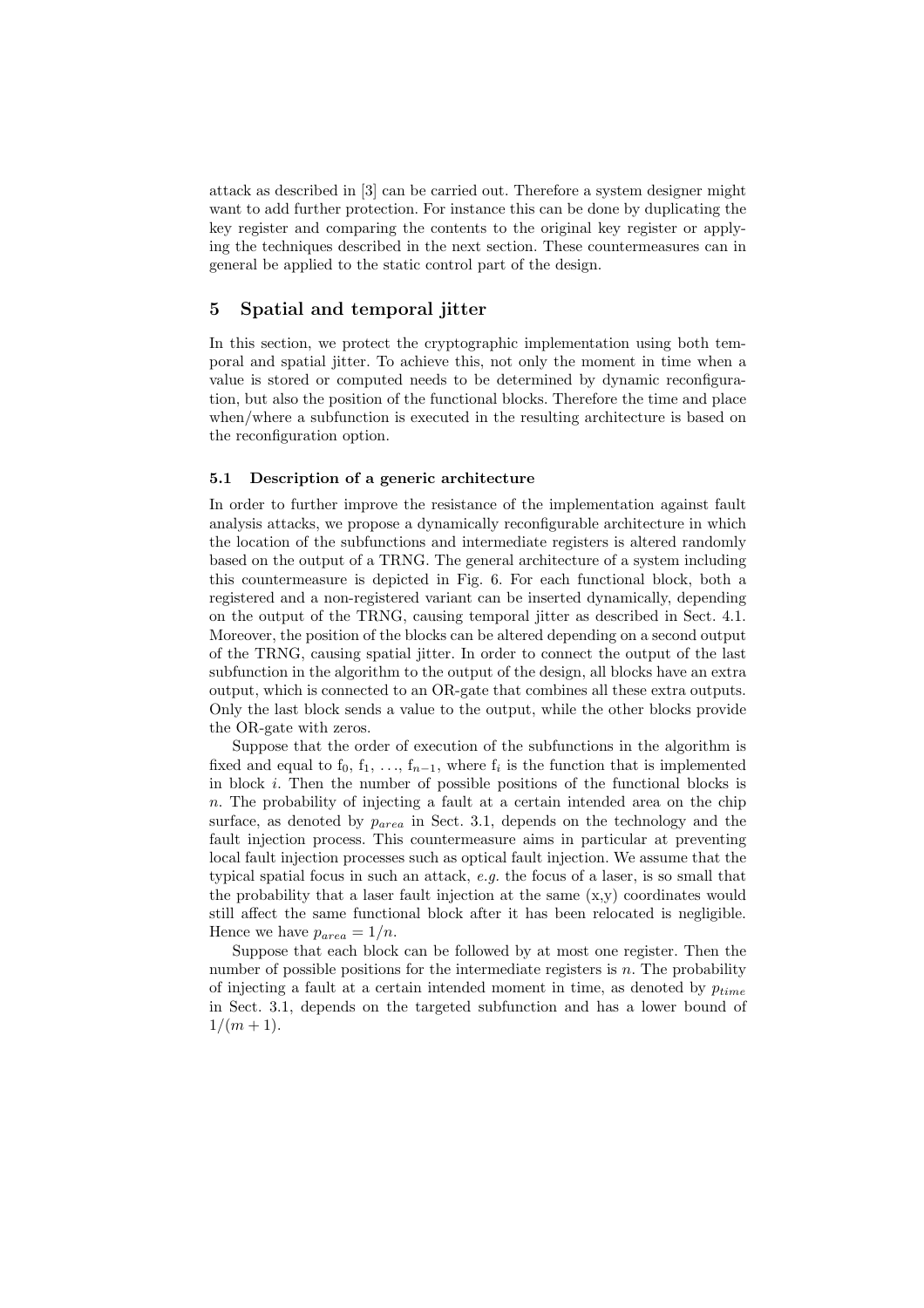

Fig. 6. Modified architecture for improved fault attack resistance.

#### 5.2 Example for AES-128 encryption

The high-level architecture of our AES-128 prototype is the same as the one in Fig. 2 in Sect. 3.2. The AES coprocessor is implemented according to the general architecture in Fig. 6 with  $n = 4$ . This means there are four regions which can be configured in eight possible ways, i.e. each region can be loaded with ARK, SB, SR, or MC, and each of these functions can be followed by a register. In this case,  $p_{area} = 1/4$  and  $p_{time} = 1/3$  with  $m = 2$ . Note that SR and SB can also be interchanged in the round sequence of AES, which increases the number of possible configurations even more. The reconfiguration time for this design is significantly higher than for the one shown in Fig. 4, since more regions need to be reconfigured. The maximal clock frequency on the other hand is similar.

#### 5.3 Can the countermeasure be circumvented?

Again we examine whether the countermeasure can be undone using TA or SPA. The results are similar to those presented in Sect. 4.3. In summary we observed a constant execution time both of the encryption and the partial reconfiguration process and no remarkable patterns in the power traces in either case. Therefore we conclude that neither TA nor SPA enables an adversary to distinguish the configurations with a significant rate of success.

#### 5.4 Resistance against Fault Analysis

Here we evaluate the level of protection against fault attacks provided by the combined spatial and temporal jitter countermeasure. Most of the analysis presented in Sect. 4.5 also applies in this case. However, thanks to the jitter in both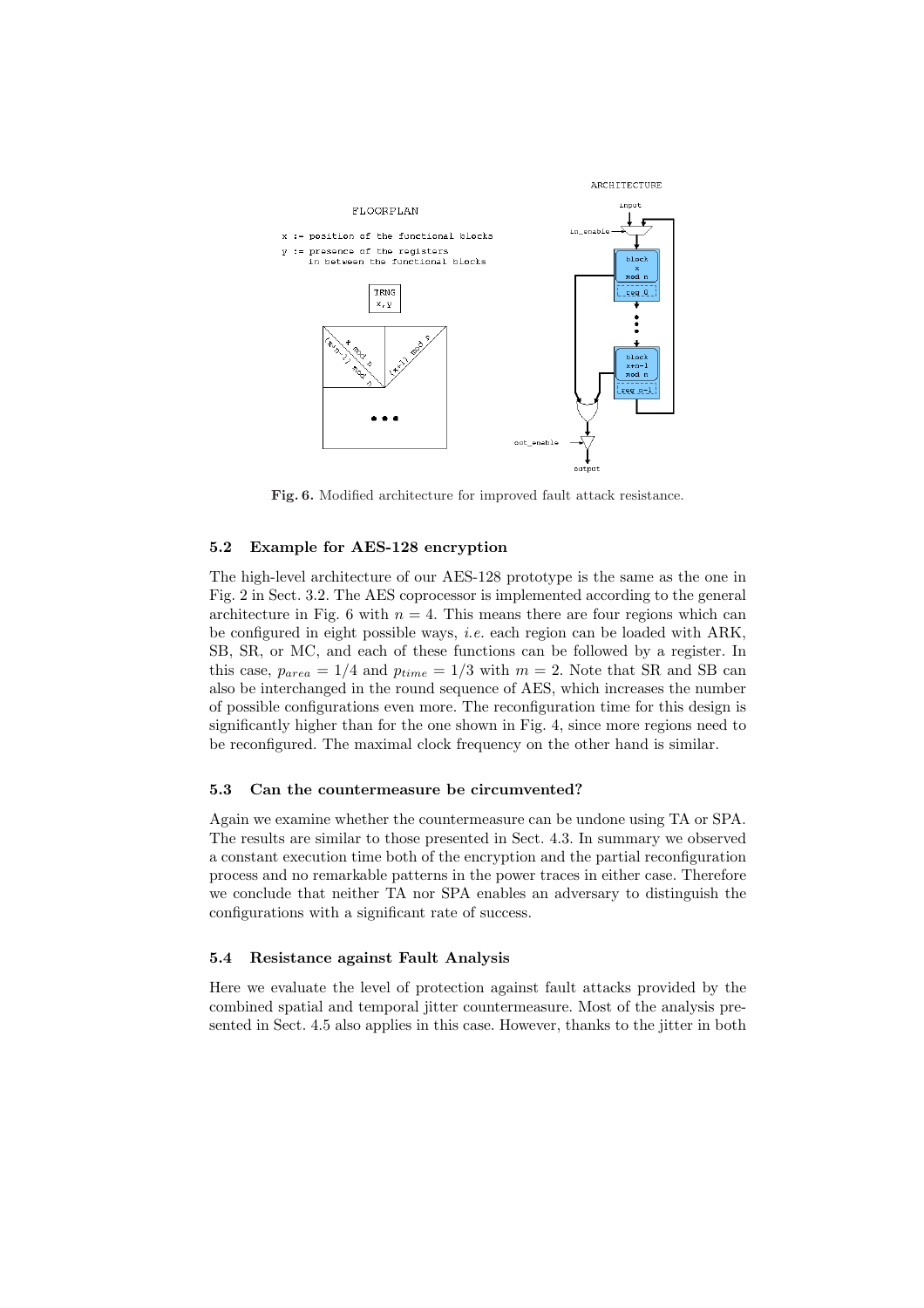domains, the probability of a successful fault injection is  $p = p_{volume} \cdot p_{time}$ 1/12.

Another interesting property of the spatial jitter is, that all functional blocks of the cryptosystem are now implemented in reconfigurable areas. Since the effect of a long-lasting transient fault can be undone by dynamic partial reconfiguration, the circuit can effectively recover from an injected fault. For the proposed fault attack countermeasure, the trade-off between security and reconfiguration delay should be seen in the context of the fault injection frequency. For example: the optical fault injection setup presented in [21] has a maximum laser pulse frequency of 50 Hz. Assuming a fault injection process with this kind of laser, the reconfiguration frequency can be lowered to 50 Hz (plus an additional security margin).

# 6 Fault detection

In particular for FPGAs, fault detection can be realized by reading back one, some, or all bitstreams from the reconfigurable areas and comparing them with the reference copy stored in the block RAM. Certain FPGAs already allow to read back bistreams. Comparison to the reference bitstream can be done using (protected) logic gates inside the FPGA. Some vendors provide the stored bitstream with redundant CRC bits. In this case, it is more efficient to examine the bitstream that is read back based on its CRC value. The procedure of reading back the bitstream and comparing it (through logic or CRC check) to the reference copy of the bitstream only detects faults if the reference bitstream cannot be altered in the same way as the bitstream in the reconfigurable area. In our fault model, it is practically infeasible to insert a fault in the reconfigurable area and on the bitstream stored in block RAM with the same effect. Therefore, the probability that this kind of fault detection fails is negligible. Moreover, the scheme can be complemented with traditional fault detection mechanisms such as dual-rail precharge logic with an error state. Another option is to execute the implemented algorithm twice, either in parallel (which doubles the area) or sequentially (which doubles the execution time). In the architectures that we propose, both executions can run in different configurations, which increases the probability of fault detection.

All methods mentioned in this section focus on fault detection. It remains the system designer's choice how to react to an alarm signal. We note that for some attacks outputting the result first and then checking the bitstream for faults might raise an alarm when it is already too late. Checking before outputting seems to be more appropriate in such cases.

# 7 Conclusion

This paper introduces the use of partial dynamic reconfigurability as a countermeasure against physical attacks. On the one hand, side channel attack resistance can be improved by introducing temporal jitter. On the other hand, fault attack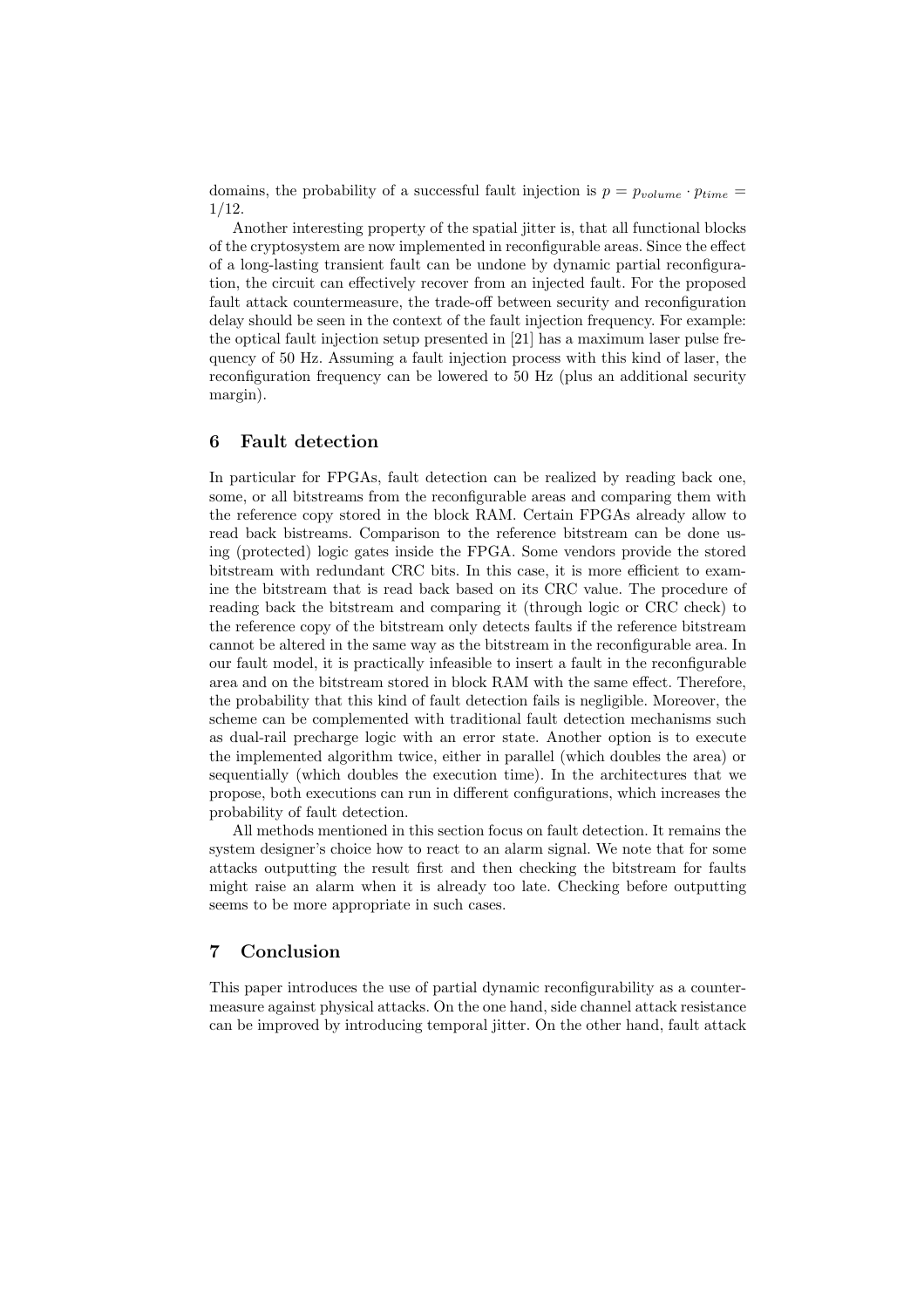resistance can be improved by introducing spatial and/or temporal jitter. We also suggest a method to add a fault detection mechanism to a reconfigurable hardware design with negligible area overhead.

# Acknowledgements

The authors would like to thank Kazuo Sakiyama and Frederik Gommé for their input and support.

This work was supported in part by the IAP Programme P6/26 BCRYPT of the Belgian State (Belgian Science Policy), by FWO projects G.0475.05, and G.0300.07, by the European Comission through the IST Programme under Contract IST-2002-507932 ECRYPT NoE, and by the K.U. Leuven-BOF.

The information in this document reflects only the authors' views, is provided as is and no guarantee or warranty is given that the information is fit for any particular purpose. The user thereof uses the information at its sole risk and liability.

### References

- 1. J. A. Ambrose, R. G. Ragel, and S. Parameswaran. A Smart Random Code Injection to Mask Power Analysis Based Side Channel Attacks. In Proceedings of CODES+ISSS, pages 51–56. ACM, 2007.
- 2. J.-C. Bajard, L. Imbert, P.-Y. Liardet, and Y. Teglia. Leak Resistant Arithmetic. In M. Joye and J.-J. Quisquater, editors, Proceedings of CHES, volume 3156 of Lecture Notes in Computer Science, pages 62–75. Springer-Verlag, 2004.
- 3. E. Biham and A. Shamir. Differential Fault Analysis of Secret Key Cryptosystems. In B. S. Kaliski Jr., editor, Proceedings of CRYPTO, volume 1294 of Lecture Notes in Computer Science, pages 513–525. Springer-Verlag, 1997.
- 4. J. Blömer and J. P. Seifert. Fault Based Cryptanalysis of the Advanced Encryption Standard (AES). In R. N. Wright, editor, Proceedings of Financial Cryptography, volume 2742 of Lecture Notes in Computer Science, pages 162–181. Springer-Verlag, 2003.
- 5. D. Boneh, R. A. DeMillo, and R. J. Lipton. On the Importance of Eliminating Errors in Cryptographic Computations. Journal of Cryptology, 14(2):101–119, 2001.
- 6. G. F. Bouesse, M. Renaudin, and G. Sicard. Improving DPA Resistance of Quasi Delay Insensitive Circuits Using Randomly Time-shifted Acknowledgment Signals. In R. A. da Luz Reis, A. Osseiran, and H. J. Pfleiderer, editors, Proceedings of VLSI-SoC, volume 240 of IFIP, pages 11–24. Springer Boston, 2005.
- 7. E. Brier, C. Clavier, and F. Olivier. Correlation Power Analysis with a Leakage Model. In M. Joye and J. J. Quisquater, editors, Proceedings of CHES, volume 3156 of Lecture Notes in Computer Science, pages 16–29. Springer-Verlag, 2004.
- 8. M. Ciet, M. Neve, E. Peeters, and J.-J. Quisquater. Parallel FPGA Implementation of RSA with Residue Number Systems – Can side-channel threats be avoided? Cryptology ePrint Archive, Report 2004/187, 2004. http://eprint.iacr.org/.
- 9. C. Clavier. Secret External Encodings Do Not Prevent Transient Fault Analysis. In P. Paillier and I. Verbauwhede, editors, Proceedings of CHES, volume 4727 of Lecture Notes in Computer Science, pages 181–194. Springer-Verlag, 2007.